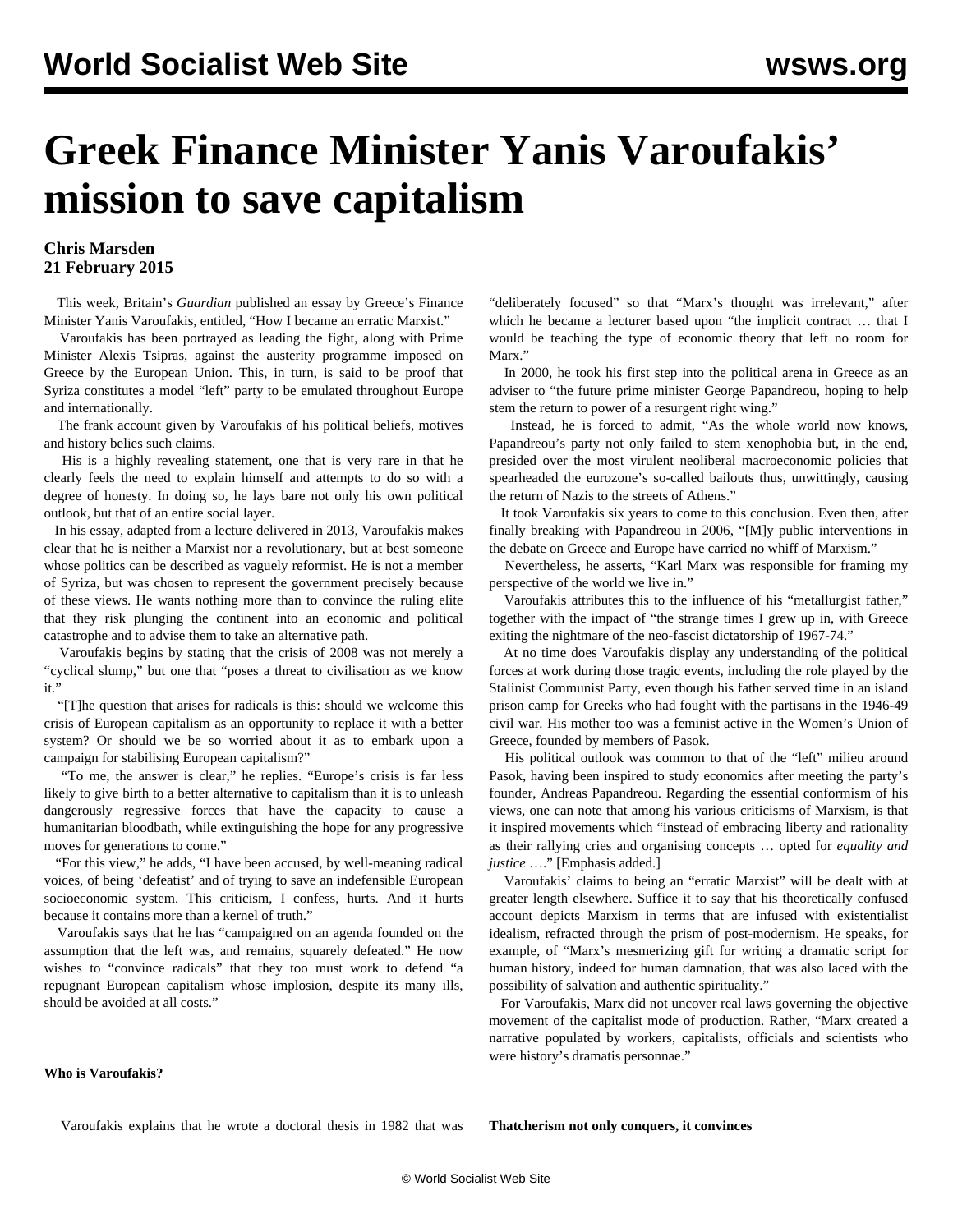Varoufakis studied at Essex University from 1978, and then began his academic career in the UK. Under the heading, "Thatcher's lessons," he describes his experiences in the 1980s as seminal:

> The lesson Thatcher taught me about the capacity of a longlasting recession to undermine progressive politics, is one that I carry with me into today's European crisis. It is, indeed, the most important determinant of my stance in relation to the crisis. It is the reason I am happy to confess to the sin I am accused of by some of my critics on the left: the sin of choosing not to propose radical political programs that seek to exploit the crisis as an opportunity to overthrow European capitalism, to dismantle the awful eurozone, and to undermine the European Union of the cartels and the bankrupt bankers.

 Speaking of his experiences in Britain, Varoufakis describes having initially "thought that Thatcher's victory could be a good thing, delivering to Britain's working and middle classes the short, sharp shock necessary to reinvigorate progressive politics; to give the left a chance to create a fresh, radical agenda for a new type of effective, progressive politics."

 Instead, "As life became nastier, more brutish and, for many, shorter, it occurred to me that I was tragically in error: things could get worse in perpetuity, without ever getting better."

 The "left", he adds, "became more introverted, less capable of producing a convincing progressive agenda and, meanwhile, the working class was being divided between those who dropped out of society and those co-opted into the neoliberal mindset."

 As a result, Thatcherism, he asserts, "permanently destroyed the very possibility of radical, progressive politics"—and not just in Britain.

 He asks, "What good did we achieve in Britain in the early 1980s by promoting an agenda of socialist change that British society scorned while falling headlong into Thatcher's neoliberal trap? Precisely none. What good will it do today to call for a dismantling of the eurozone, of the European Union itself, when European capitalism is doing its utmost to undermine the eurozone, the European Union, indeed itself?"

 Varoufakis concludes from these experiences that, given the failure of the "left", the only possible outcome of the present crisis of European and world capitalism is fascist reaction. If preventing this "means that it is we, the suitably erratic Marxists, who must try to save European capitalism from itself, so be it."

 With Europe's elites "behaving today as if they understand neither the nature of the crisis that they are presiding over, nor its implications for the future of European civilisation … the left must admit that we are just not ready to plug the chasm that a collapse of European capitalism would open up with a functioning socialist system."

### **An ahistorical account**

 Varoufakis' extremely demoralised outlook assigns to a grocer's daughter from Grantham the world-historic role as the gravedigger of the entire socialist project. It is a position that is both ahistorical and which turns political reality on its head.

 He leaves out entirely the period of intense and potentially revolutionary struggles that unfolded on a global scale in the period between 1968 and 1975. This began with the May-June 1968 General Strike in France and included the 1973 military coup in Chile, the fall of the fascist dictatorship in Portugal in April 1974, followed in July by the fall of the Greek military junta, the collapse of the Nixon administration and the US defeat in Vietnam. In the UK, a mass strike movement led by the miners brought down the Conservative Government of Edward Heath in February that same year.

 Mass movements involving millions of workers were betrayed and prevented from becoming a revolutionary challenge to capitalism by the Stalinist and social democratic parties. Moreover, a significant factor in the inability of the working class to mount a political challenge to these betrayals was the role played by the various Pabloite and state capitalist tendencies in opposing the necessary break from these organisations.

 It was only in the aftermath of these defeats that the bourgeoisie was able to begin a counter-offensive against the working class that was politically codified in the beggar's broth of supply side economics associated with Thatcher and Reagan. Even then, the ruling class continued to rely on the Labour and trade union bureaucracy to impose defeats on the working class, as exemplified by the 1984-85 miners' strike.

 When he asks what good was done by those promoting "an agenda of social change," Varoufakis refers to a host of petty bourgeois groups that gravitated around the Labour Party and the trade unions that were themselves rapidly careening to the right. This was an era in which his cothinkers on the euro-communist wing of the Communist Party, from which Syriza later emerged, were proclaiming Thatcherism as an allconquering radical force and proof that the working class no longer represented an agency of social transformation.

 Varoufakis only echoes this political apologia for the betrayal of the labour and trade union bureaucracy when he blames the working class for having either "dropped out" or been "co-opted into the neoliberal mindset."

 When he asserts that a crisis of European capitalism can only benefit "the Golden Dawn Nazis, the assorted neofascists, the xenophobes and the spivs," he is in fact repudiating any possibility of socialism. If a systemic crisis of global capitalism does not pose the necessity for its revolutionary overthrow, then nothing ever will. His own *raison d'être* thus becomes making a politically hopeless appeal to the ruling class, seeking to convince the super-rich that they are making a terrible mistake by implementing policies that could lead to a social explosion. It is an appeal that has fallen on deaf ears.

 The political logic of his approach is that Syriza must save capitalism at all costs. Therefore how will he approach workers who simply don't get the message, or those "sectarians" from the left who oppose such an agenda and argue for revolution? They must be opposed and, if necessary, suppressed.

#### **Varoufakis as a social type**

 Varoufakis closes his lengthy presentation with a "final confession." It is worth repeating because it exposes the social impulse behind the politics of the entire pseudo-left.

 He writes of "indulging a feeling of having become agreeable to the circles of polite society. … The sense of self-satisfaction from being feted by the high and mighty did begin, on occasion, to creep up on me .…

 "My personal nadir came at an airport. Some moneyed outfit had invited me to give a keynote speech on the European crisis and had forked out the ludicrous sum necessary to buy me a first-class ticket. On my way back home, tired and with several flights under my belt, I was making my way past the long queue of economy passengers, to get to my gate. Suddenly I noticed, with horror, how easy it was for my mind to be infected with the sense that I was entitled to bypass the hoi polloi."